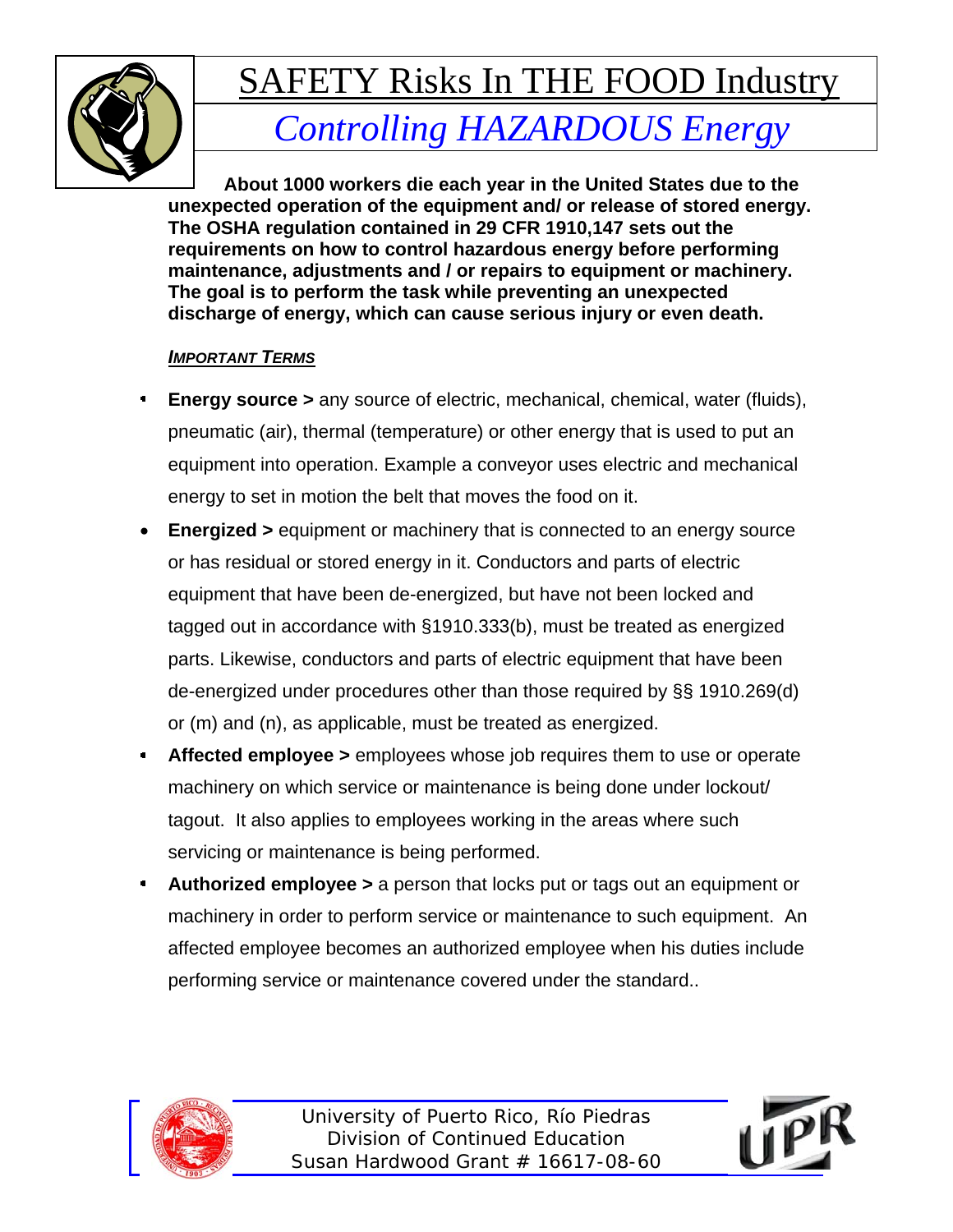

Furthermore, any employee who implements a lockout and/or tagout system procedural element on machines or equipment (for servicing and/or maintenance purposes) is considered an authorized employee. This includes employees who: 1) perform energy source isolation; 2) implement lockout and/or tagout on machines or equipment; 3) dissipate potential (stored) energy; 4) verify energy isolation; 5) implement actions to release LOTO; or 6) test or position machines or equipment.



**Isolating device >** A mechanical device that physically prevents the transmission or discharge of energy, including but not limited to the following:

- $\triangleright$  a manually operated electrical circuit breaker,
- $\triangleright$  a disconnect switch,
- $\triangleright$  a manually operated switch by which the conductors of a circuit can be disconnected from all ungrounded supply conductors and in addition no pole can be operated independently;
- $\triangleright$  a line valve, a block or any other device used to isolate energy.

Push buttons, selector switches and other control circuit type devices **are not** energy isolating devices.

NOTE: Programmable logic controllers (PLCs) are used in many machine applications, and these control circuit devices are not considered energy isolating devices for purposes of the LOTO standard. Safety functions, such as stopping or preventing hazardous energy (motion), can fail due to component failure, program errors, magnetic field interference, electrical surges, improper use or maintenance, etc

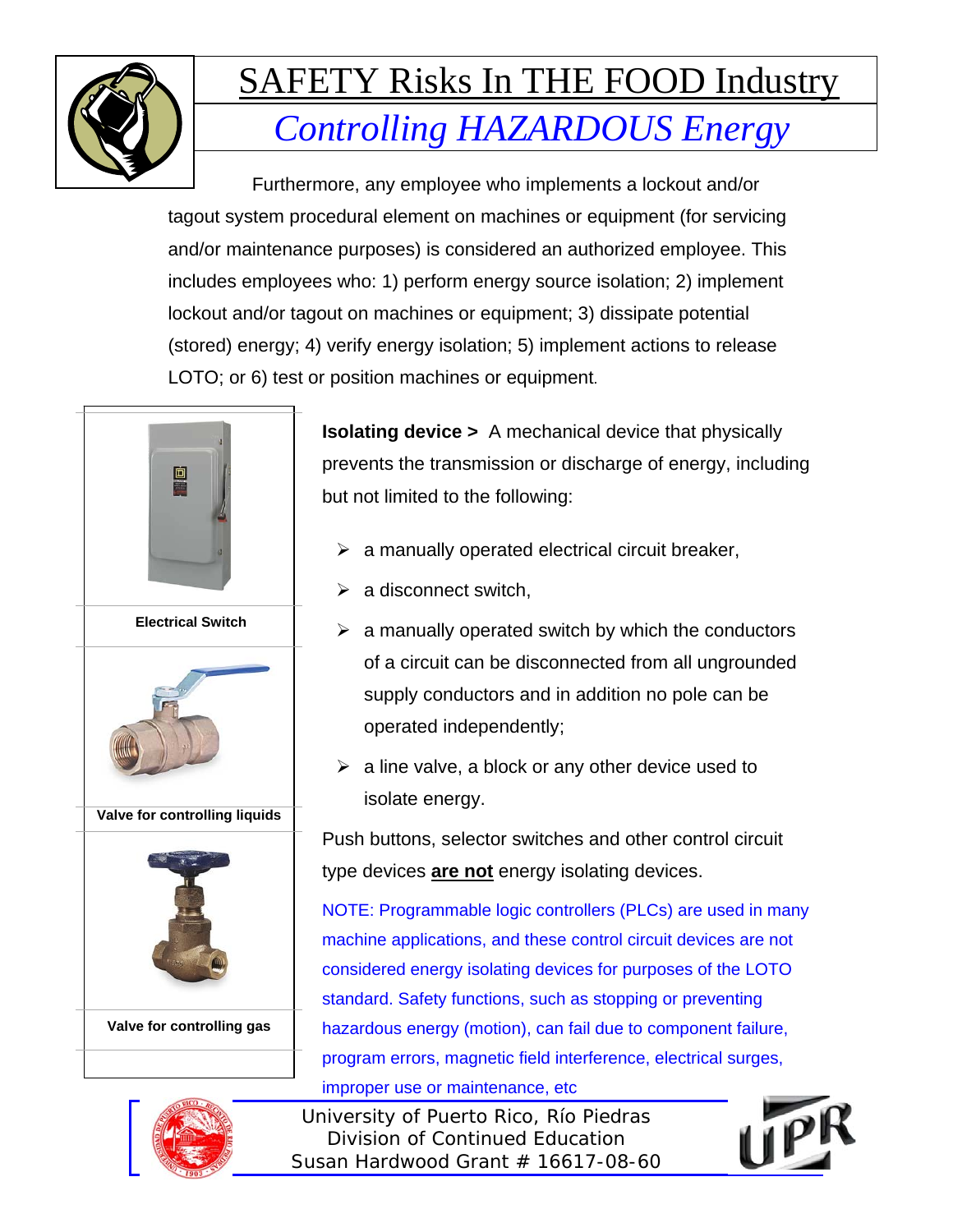

**Tagout device (Tag) >.** A prominent warning device, such as a tag and a means of attachment, which can be securely fastened to an energy isolating device, in accordance with an established procedure to indicate that the energy isolating device and the equipment being controlled may not be operated until the tagout device is removed.



**Lockout device>.** A device that utilizes a positive means such as a lock, either key or combination type, to hold an energy isolating device in the safe position and prevent the energizing of a machine or equipment. Included are blank flanges and bolted slip blinds.





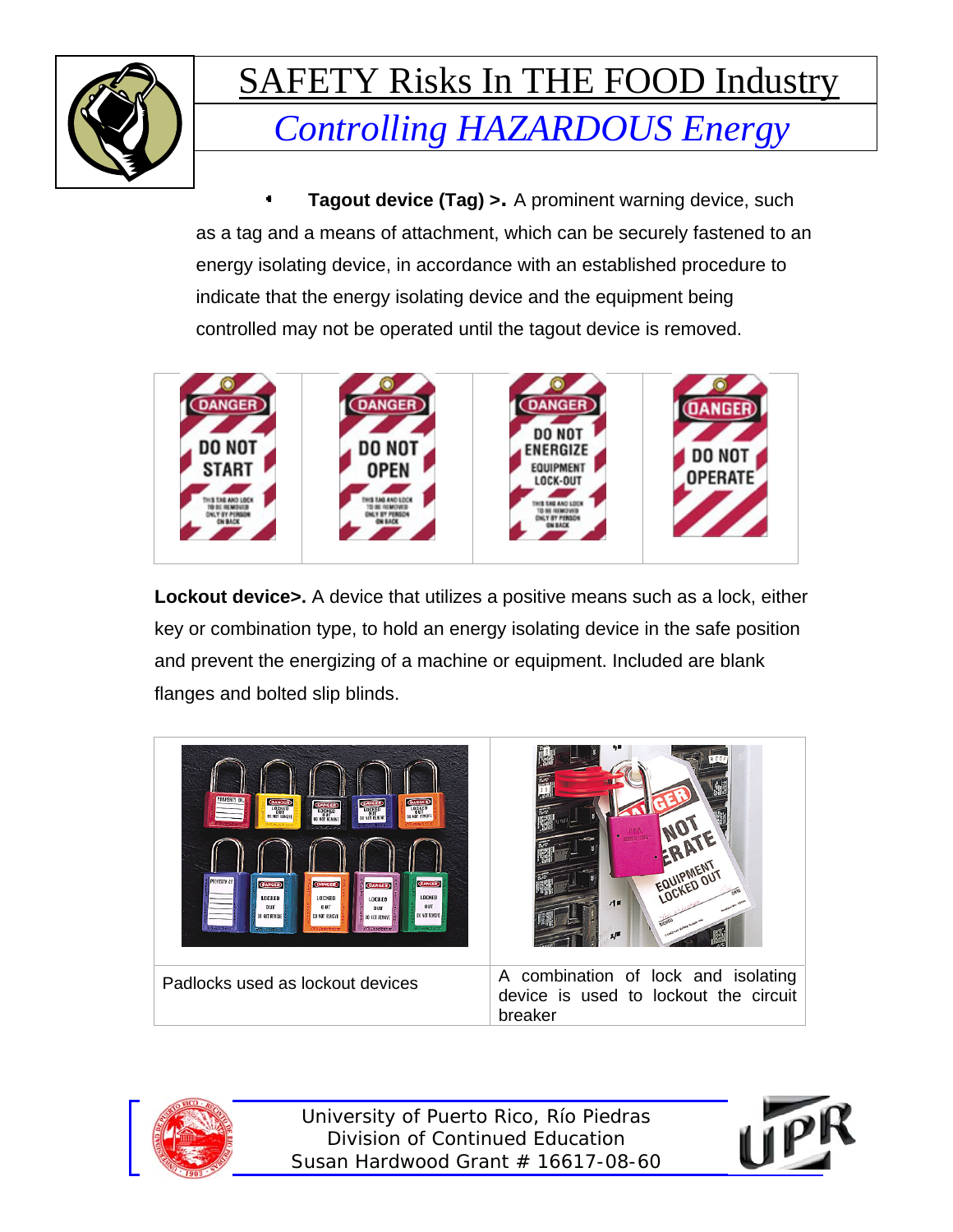

**Capable of being locked out >.** An energy isolating device is capable of being locked out if it has a hasp or other means of attachment to which, or through which, a lock can be affixed, or it has a locking mechanism built into it. Other energy isolating devices are capable of being locked out, if lockout can be achieved without the need to dismantle, rebuild, or replace the energy isolating device or permanently alter its energy control capability. Equipment that accepts bolted blank flanges and bolted slip blinds are considered to be capable of being locked out.

| <b>ISOLATING AND LOCKING DEVICES</b> |               |                                                                                                                                                                                                          |                   |  |
|--------------------------------------|---------------|----------------------------------------------------------------------------------------------------------------------------------------------------------------------------------------------------------|-------------------|--|
|                                      |               | <b>DO NOT</b><br>OPERATE<br><b>SOUPHENT</b>                                                                                                                                                              |                   |  |
| A Electrical<br>disconnect           | B- Bulb valve | C-Hand valve                                                                                                                                                                                             | D-Gas<br>cylinder |  |
|                                      |               | The electrical circuit (A) has its own mechanism to place the lockout device, meanwhile the valves<br>(B, C) as well as the cylinder valve (D) require a special attachment to place the lockout device. |                   |  |



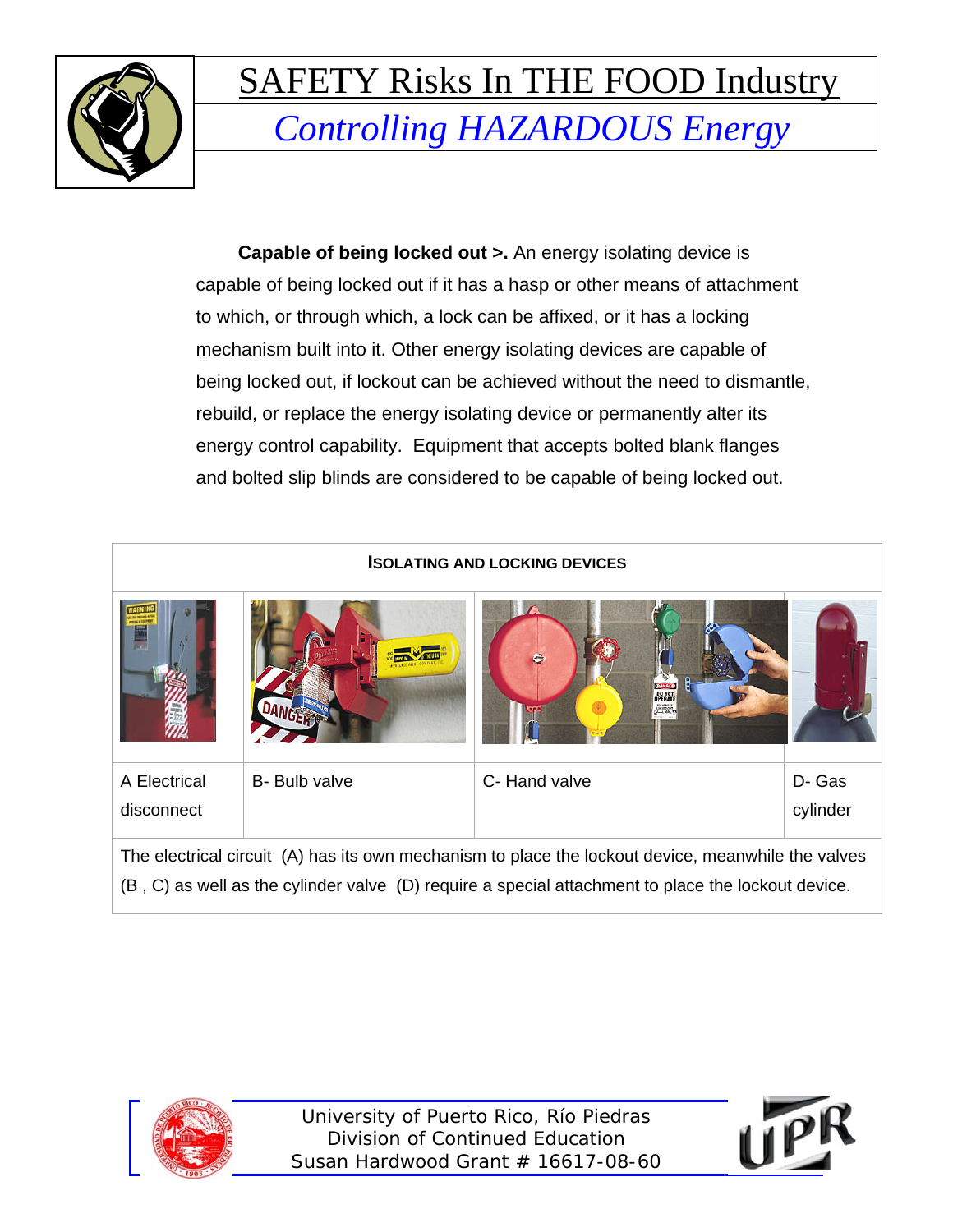

### *Controlling HAZARDOUS Energy*

*OTHER REQUIREMENTS.*

1) The employer is responsible of developing and implementing an energy control procedure for each machine and equipment that falls under 1910.147. All equipment must have an individual Lockout/.tagout procedure establishing responsibilities, proper shutdown, and isolation and blocking sequence, and testing requirements for the effectiveness of the locking devices.

2) The employer will perform periodic inspections to ensure procedures are properly followed and that responsibilities under this procedure are understood by employees.

3) The employer shall provide training to ensure the purpose and function of the control energy program is understood by employees. Training program must ensure employees acquire the knowledge and skills need for the safe application, use, and removal of energy controls..

Training should address three categories of employees

*Affected employees* – instructed on the purpose and use of energy control procedures.

*Authorized employees* – instructed on the recognition of hazardous energy sources, type and magnitude of energy and means of controlling such energy.

*Other employees* – working in the area where such procedures are or might be applied need to be instructed on the general procedure and on the prohibition of trying to start equipment that has been locked or tagged out.

4) Retraining shall be given to affected and authorized employees when there is a change in procedure, or in job assignment, machines, equipment, or process that presents a new hazard. Retraining will also be given if periodic inspections indicate such training is necessary for proper procedure application. Training shall be kept up to date, certified by employer and documented with dates and employees names.

6) Any contractors or outside personnel performing service or maintenance to equipments need to discuss their lockout / tagout procedures with the on-site employer. This will ensure that both the employer and contractor procedures are in agreement of each other.



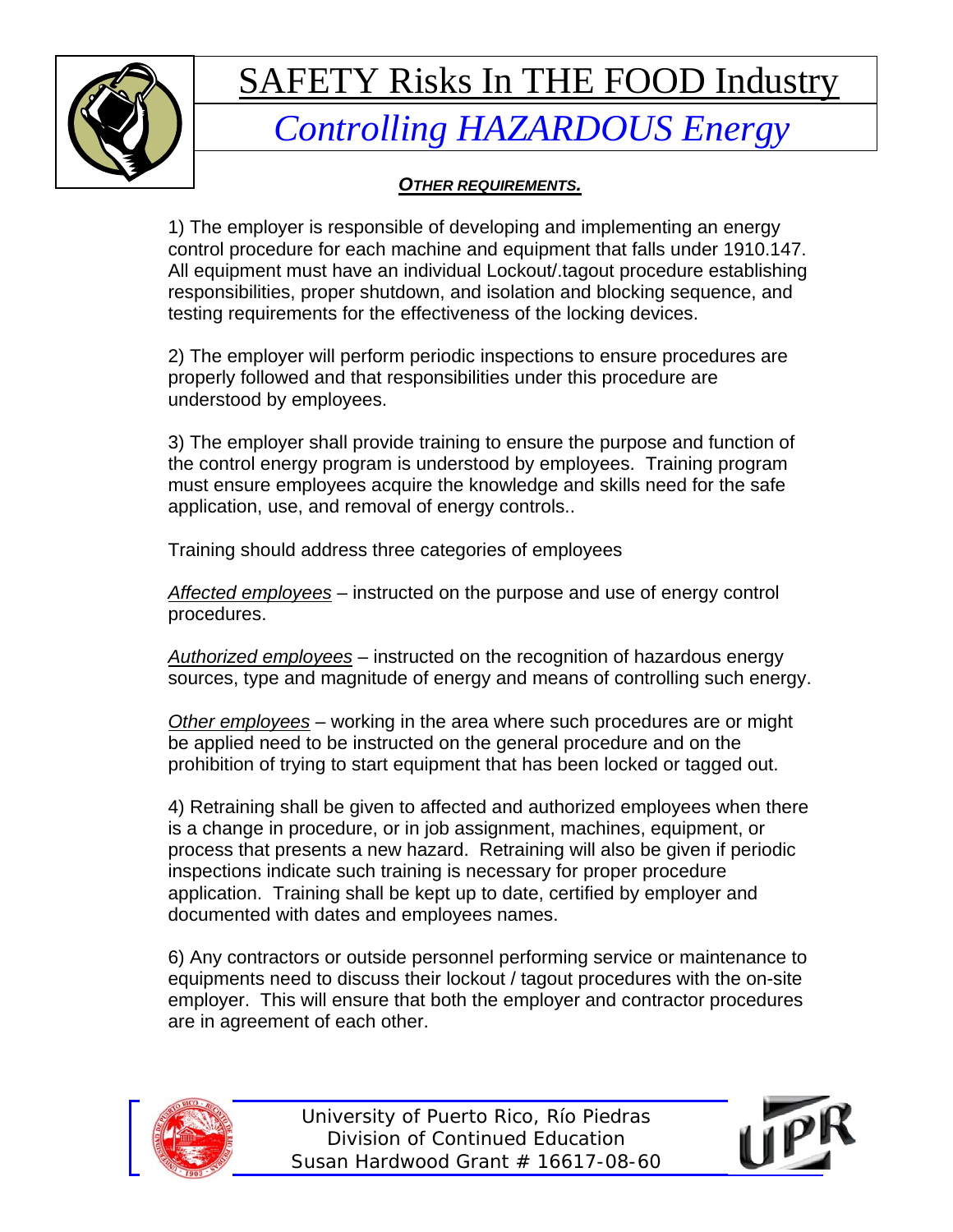

### *Controlling HAZARDOUS Energy*

7) Whenever a group lockout/ tagout is done, each authorized employee is required to affix his own locking/ tag device before work begins and remove it after completing his part. Special procedures shall be used when shift/ personnel changes occur before work is completed, to ensure protection to employees.

#### *WHEN ARE YOU REQUIRED TO APPLY THE PROCEDURE?*

When a service, repair or maintenance job, outside of normal operations, is done to equipment or machinery.

Normal operations are covered only if:

- The employee is required to place any part of his body near the point of operation of a machine
- An employee is required to bypass or remove a guard or safety device.



Service and maintenance includes activities such as constructing, installing, setting up, adjusting, inspecting, lubricating, cleaning, and unjamming of machines where the employee is at risk of unexpected energization of the machine or unexpected release of hazardous energy



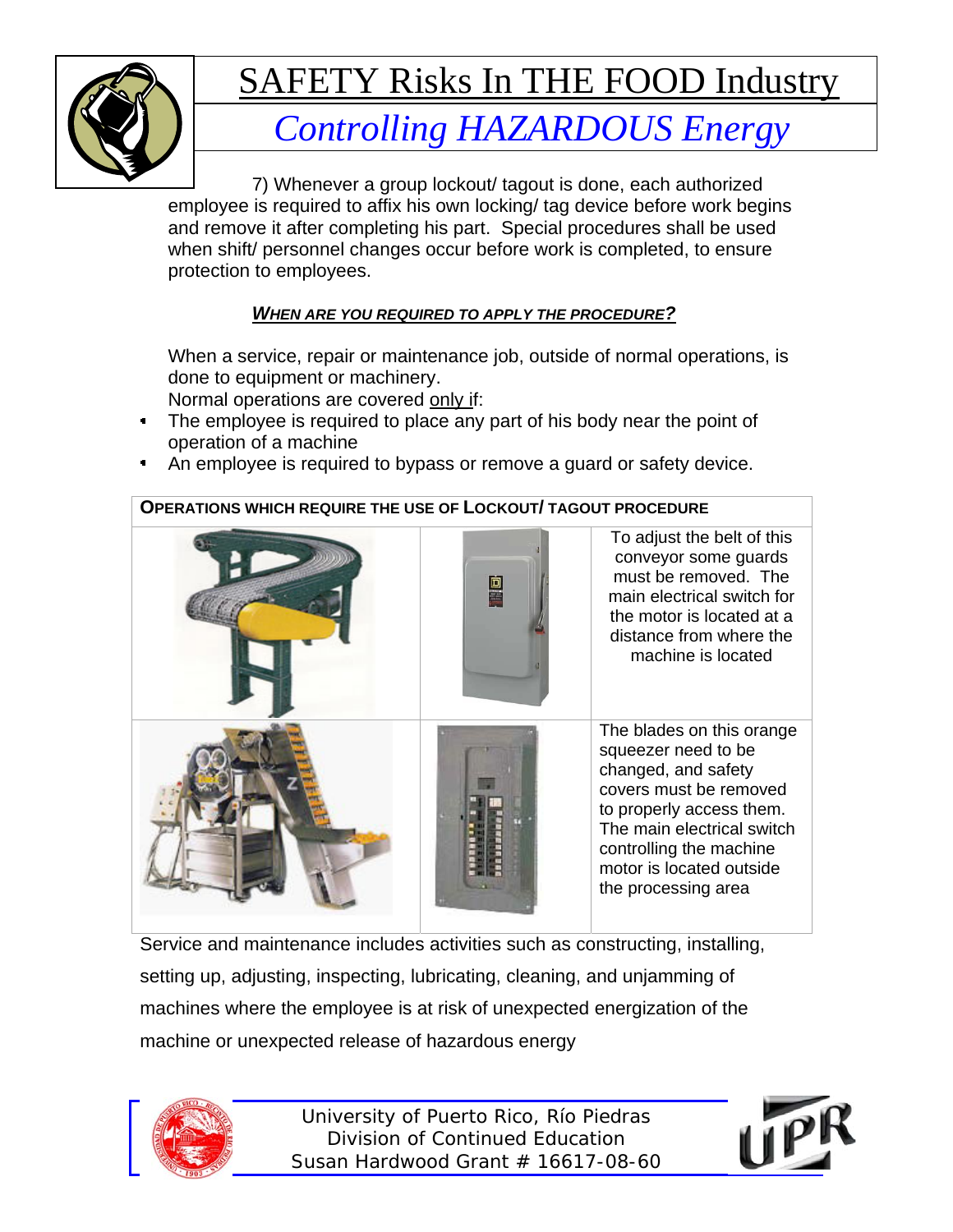

### *WHEN IS THE PROCEDURE NOT REQUIRED?*

1) When working with cord and plug connected electric equipment for which the exposure to the hazards of unexpected energization is controlled by the unplugging of the equipment from the energy source and by the plug being under the exclusive control of the employee performing the servicing or maintenance. Usually small kitchen devices fall under this category.

Equipments in which the energy source is under the control of the employee performing the service

**The equipments shown in figures A, B, C and D use a cord and plug connector which when disconnected remains in the control of the employee.** 

| A- Electrical<br>coffee<br>machine | <b>B-</b> Electric slicer | C- Electric meat<br>grinder | D- Fryer |
|------------------------------------|---------------------------|-----------------------------|----------|



.

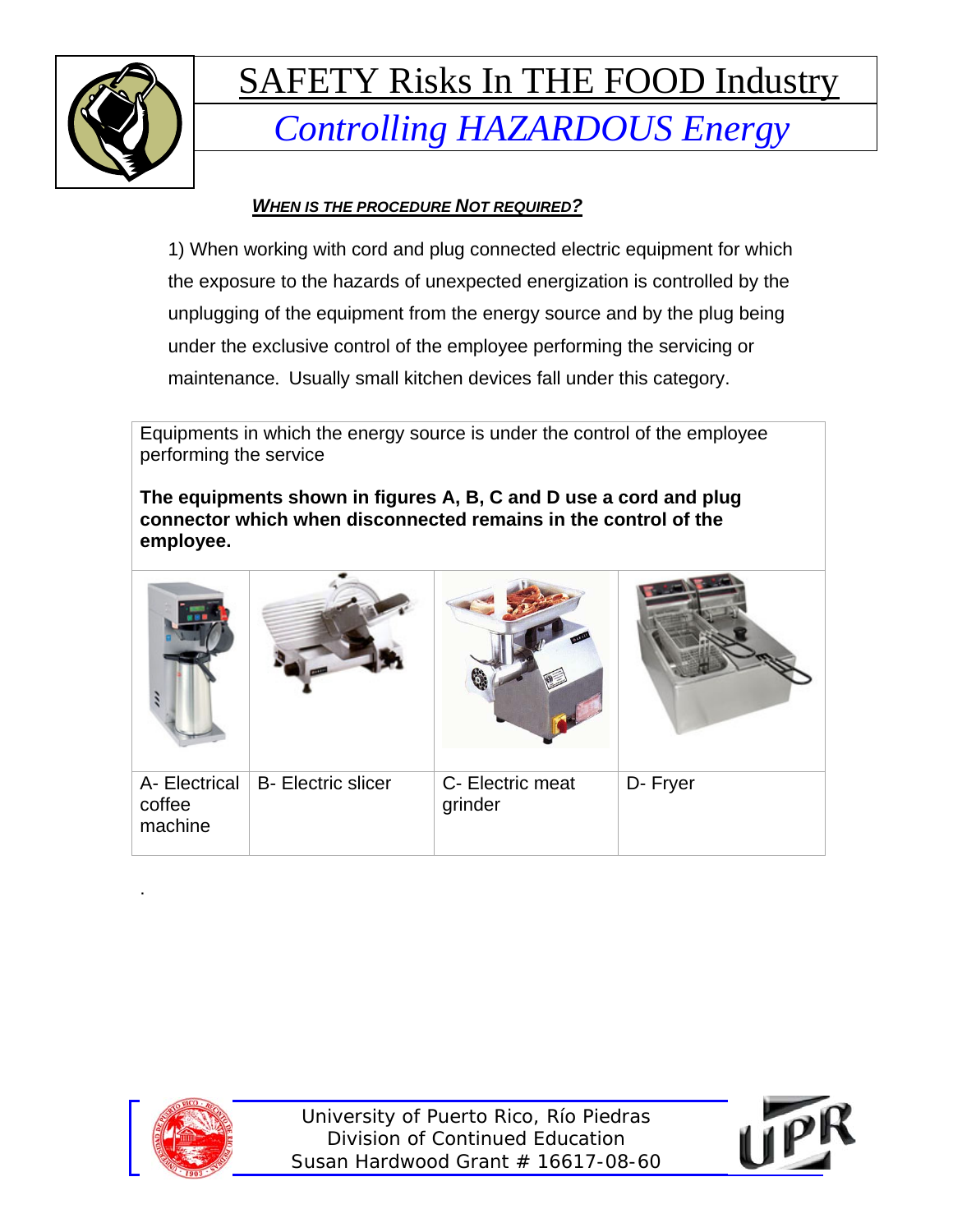

### *Controlling HAZARDOUS Energy*

### *LOCKOUT/ TAGOUT GENERAL PROCEDURE*

The employer is responsible to develop and establish a Lockout/ tagout procedure that complies with the requirements of the standard, when applicable. The procedure should cover the actions as described below:

### **1. Shutdown Preparation**

The equipment must be shutdown using the established procedure for the equipment. The authorized employee must know the type of energy, associated hazards and means to control that energy. If the machine was shut down on a previous shift, the authorized employee must be made aware of these elements before beginning work.

### **2. Machine shutdown**

The machine or equipment must be shutdown in an orderly manner, using the established procedure for the machine, making sure no new hazards are created during shutdown.. This might include cooling down or tempering equipment.

### **3. Notification**

Before proceeding to shutdown or servicing equipment the affected employees must be notified of such work, to ensure no attempts are made to start machine while in service.

### **4. Isolation**

The authorized employee places isolation devices on equipment necessary to isolate it from all possible energy sources

### **5. Stored Energy**

Authorized employee will place the lockout devices (padlocks) and proper tags to identify that the equipment is safe and ready to be serviced. After applying lockout and tagout devices make sure all stored energy is relieved, disconnected or otherwise rendered safe before working on equipment. Types of stored energy include equipment with electrical capacitors, air trapped within pipes, pressure from hydraulic fluids, etc.

### 6. **Verify**

Before starting to work on the machine, the authorized employee will verify the isolation and deenergization of the machine has been accomplished. In other words, Lock, Tag and Try to operate the machine, and if the machine is still capable of operating check the energy sources again.